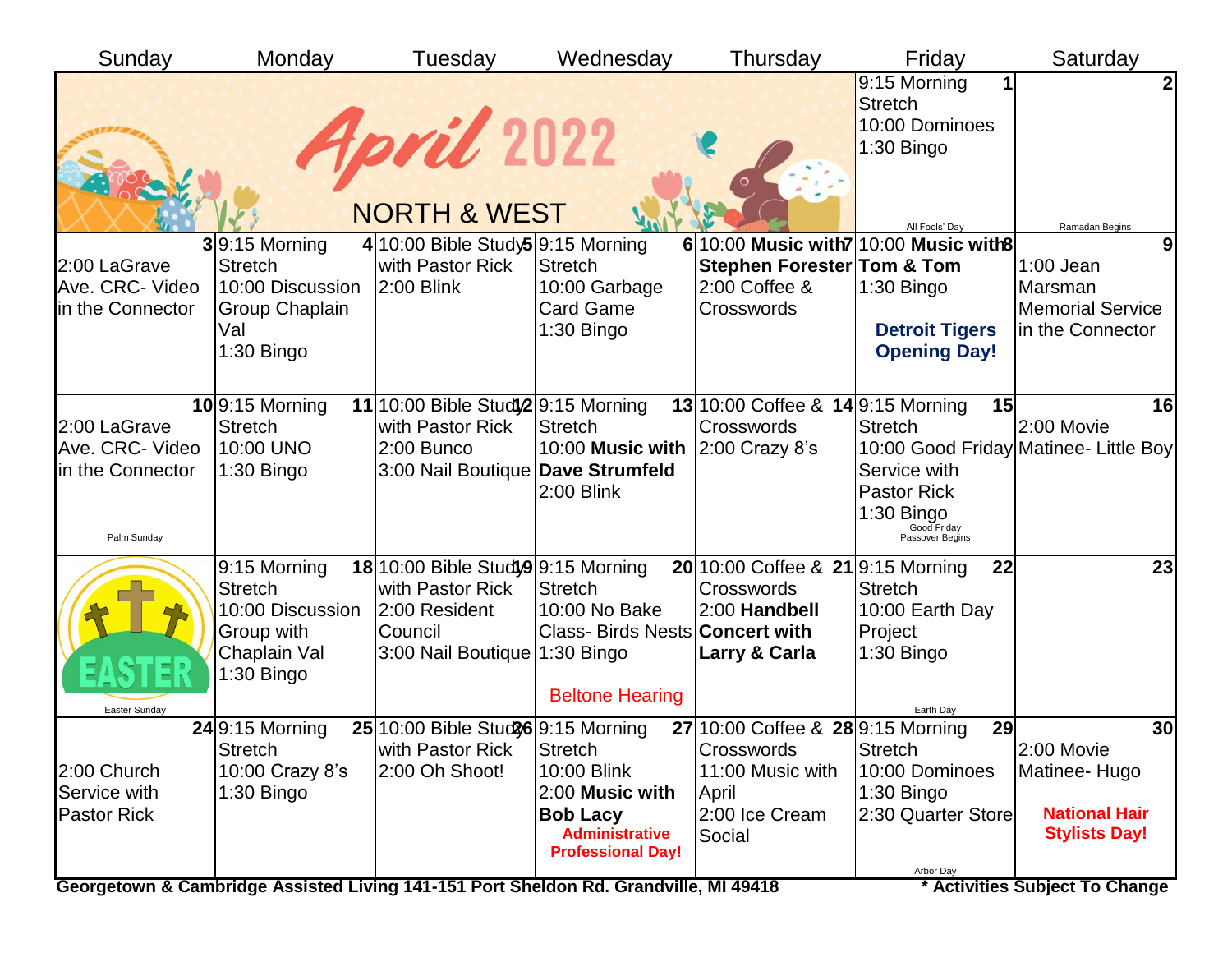| Sunday             | Monday                                                                  | Tuesday                             | Wednesday                                                            | Thursday                                    | Friday                           | Saturday       |
|--------------------|-------------------------------------------------------------------------|-------------------------------------|----------------------------------------------------------------------|---------------------------------------------|----------------------------------|----------------|
|                    |                                                                         |                                     |                                                                      |                                             | 9:15 Balloon Bop1                | 2              |
|                    |                                                                         | April 2022                          |                                                                      |                                             | 1:15 Bingo                       |                |
|                    |                                                                         |                                     |                                                                      |                                             | 2:30 Coffee Time                 |                |
|                    |                                                                         | <b>EAST</b>                         |                                                                      |                                             | All Fools' Dav                   | Ramadan Begins |
|                    | $3 9:15$ Corn Hole                                                      | $4 9:15$ Bible Study 5 9:15 Morning |                                                                      | $6 10:00$ Music with $7 10:00$ Music with 8 |                                  | 9 <sub>l</sub> |
| 2:00 LaGrave       |                                                                         | 10:00 Hymns with Movie              |                                                                      | <b>Stephen Forester Tom &amp; Tom</b>       |                                  |                |
| Ave. CRC- Video    | 1:15 Racket                                                             | <b>Beth</b>                         |                                                                      |                                             | $1:15$ Bingo                     |                |
|                    | <b>Balloon</b>                                                          |                                     | 1:15 Coloring                                                        | 1:15 Nail Boutique 2:30 Coffee Time         |                                  |                |
|                    |                                                                         | $1:15$ Bingo                        | Time                                                                 |                                             |                                  |                |
|                    | 2:30 Coffee Time                                                        |                                     |                                                                      | 2:30 Coffee Time                            | <b>Detroit Tiger's</b>           |                |
|                    |                                                                         | 2:30 Coffee Time   2:30 Coffee Time |                                                                      |                                             | <b>Opening Day!</b>              |                |
|                    | 109:15 Ski Ball                                                         |                                     | 11 9:15 Bible Study12 10:00 Music with3 10:00 Music                  |                                             | 14 10:00 Good Frid \$            | 16             |
| 2:00 LaGrave       |                                                                         | 10:00 Hymns with   Dave Strumfeld   |                                                                      | Therapy with April Service with             |                                  |                |
| Ave. CRC- video    | 1:15 Parachute                                                          | <b>Beth</b>                         |                                                                      | 1:15 Movie                                  | <b>Pastor Rick</b>               |                |
|                    | Fun                                                                     |                                     | 1:15 Movie                                                           | Matinee                                     | $1:15$ Bingo                     |                |
|                    |                                                                         | 1:15 Easter Craft                   | Matinee                                                              | 2:30 Coffee Time                            |                                  |                |
|                    | 2:30 Coffee Time                                                        |                                     |                                                                      |                                             | 2:30 Coffee Time                 |                |
|                    |                                                                         | 2:30 Coffee Time 2:30 Coffee Time   |                                                                      | <b>Maunday Thursday</b>                     | Good Friday<br>Passover Begins   |                |
|                    |                                                                         |                                     | 9:15 Floor Bowling 9:15 Bible Study19 10:00 Craft Time 0 10:00 Music |                                             | 219:15 Balloon Bo22              | 23             |
|                    |                                                                         | 10:00 Hymns with                    |                                                                      | <b>Therapy with April</b>                   |                                  |                |
|                    | 1:15 Bounce &                                                           | Beth                                | 1:15 No Bake                                                         | 2:00 Handbell                               | $1:15$ Bingo                     |                |
|                    | Catch                                                                   |                                     | Class                                                                | <b>Concert with</b>                         |                                  |                |
|                    |                                                                         | $1:15$ Bingo                        |                                                                      | Larry & Carla                               | 2:30 Coffee Time                 |                |
|                    | 2:30 Coffee Time                                                        |                                     | 2:30 Coffee Time                                                     | 2:30 Coffee Time                            |                                  |                |
| Easter Sunday      |                                                                         | 2:30 Coffee Time                    |                                                                      |                                             | Earth Day                        |                |
|                    | 24 9:15 Clowning 25 9:15 Bible Study 26 9:15 Balloon Bon 27 10:00 Music |                                     |                                                                      |                                             | 28 9:15 Balloon Bo <sub>29</sub> | 30             |
|                    | Around                                                                  | 10:00 Hymns with                    |                                                                      | Therapy with April                          |                                  |                |
| 2:00 Church        | 1:15 Balloon                                                            | <b>Beth</b>                         | 2:00 Music with                                                      |                                             | $1:15$ Bingo                     |                |
| Service with       | Racket                                                                  |                                     | <b>Bob Lacy</b>                                                      | 1:15 Resident                               |                                  |                |
| <b>Pastor Rick</b> | 2:30 Coffee Time                                                        | $1:15$ Bingo                        |                                                                      | <b>Birthday Party/Ice</b>                   | 2:30 Coffee Time                 |                |
|                    | <b>Happy Birthday</b>                                                   |                                     | 3:00 Coffee Time                                                     | <b>Cream Social</b>                         |                                  |                |
|                    | Roger!                                                                  | 2:30 Coffee Time                    |                                                                      |                                             | Arbor Day                        |                |
|                    |                                                                         |                                     |                                                                      | $1.201 - 1014044$                           |                                  |                |

Georgetown & Cambridge Assisted Living 141-151 Port Sheldon Rd. Grandville, MI 49418 **\*** Activities Subject To Change